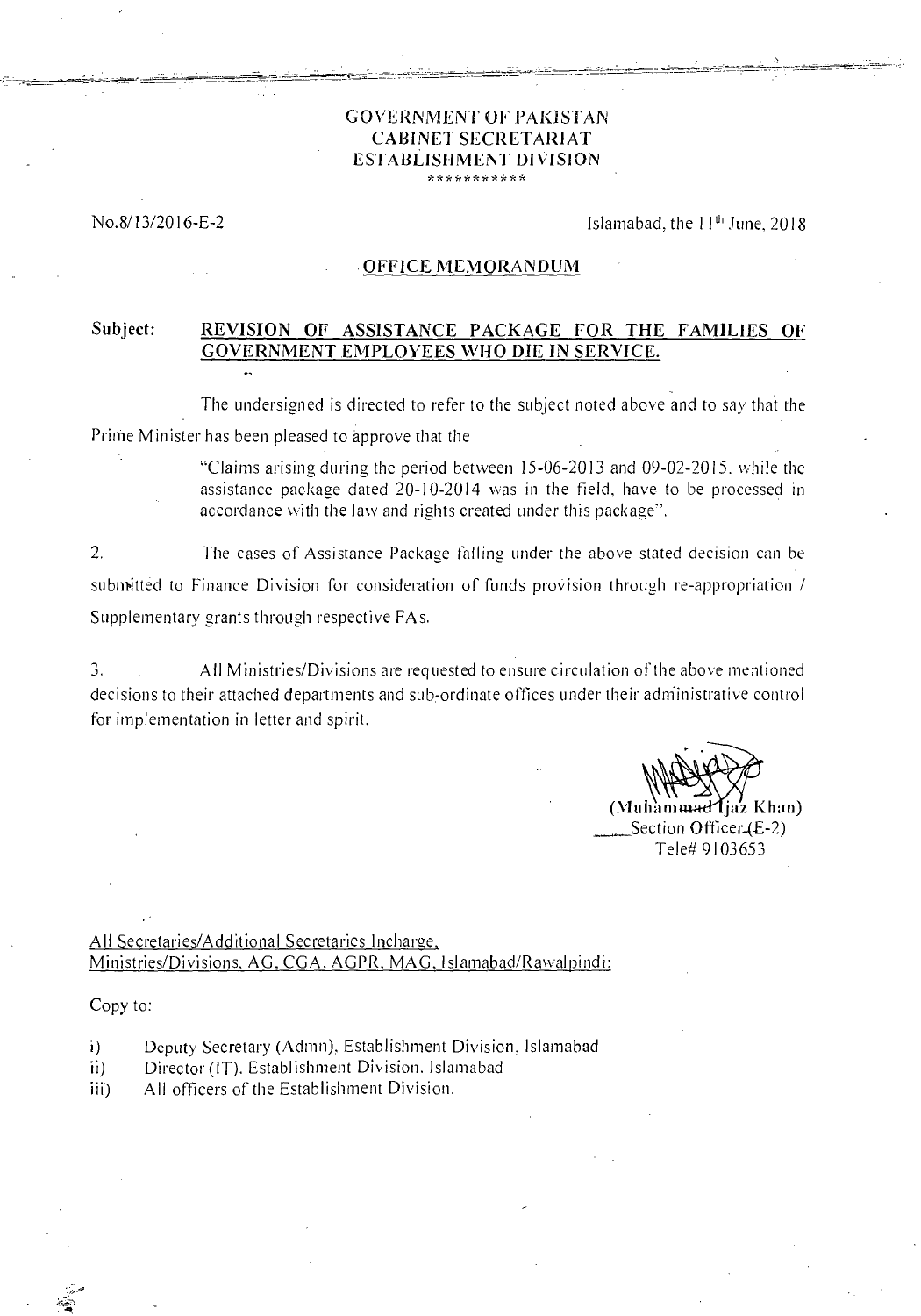### **GOVERNMENT OF PAKISTAN CABINET SECRETARIAT ESTABLISHMENT DIVISION \*\*\*i\*\*\*\*\*\*\*\***

No.8/65/2016-E-2 Islamabad, the 21" May, 2018

#### **OFFICE MEMORANDUM**

### Subject: **REVISION OF PRIME MINISTER'S ASSISTANCE PACKAGE FOR FAMILIES OF GOVERNMENT EMPLOYEES WHO DIE IN SERVICE.**

The undersigned is directed to refer to this Division's 0.M No. 7/40/2005-E-2 dated 13<sup>th</sup> June, 2006 on the above noted subject and to state that the Prime Minister has approved the following amendment/addition under heading/item. of Employment *for* 

> "Employment for posts in  $BS-01$  to  $BS-15$  on Five (05), years contract appointment without advertisement which may further be extendable till the age- of superannuation or regularization as the case may be". extendable till the age of superannuation or regularization as the case may be".<br>All Ministries/Divisions are requested to ensure circulation of the above mentioned

amendments to their attached departments and sub-ordinate offices under their administrative control for implementation in letter and spirit.  $\mathcal{D}$ 

**(Muhammad Haz** Khan) Section Officer (E-2) Tele# 9103653

## All Secretaries/Additional Secretaries Incharge, Ministries/Divisions, AG, CGA, AGPR, MAG, Islamabad/Rawalpindi:

'

Copy to:

i) Deputy Secretary (Admn), Establishment Division, Islamabad Deputy Secretary (CP-5), Establishment Division, Islamabad (ü) iii) All officers of the Establishment Division.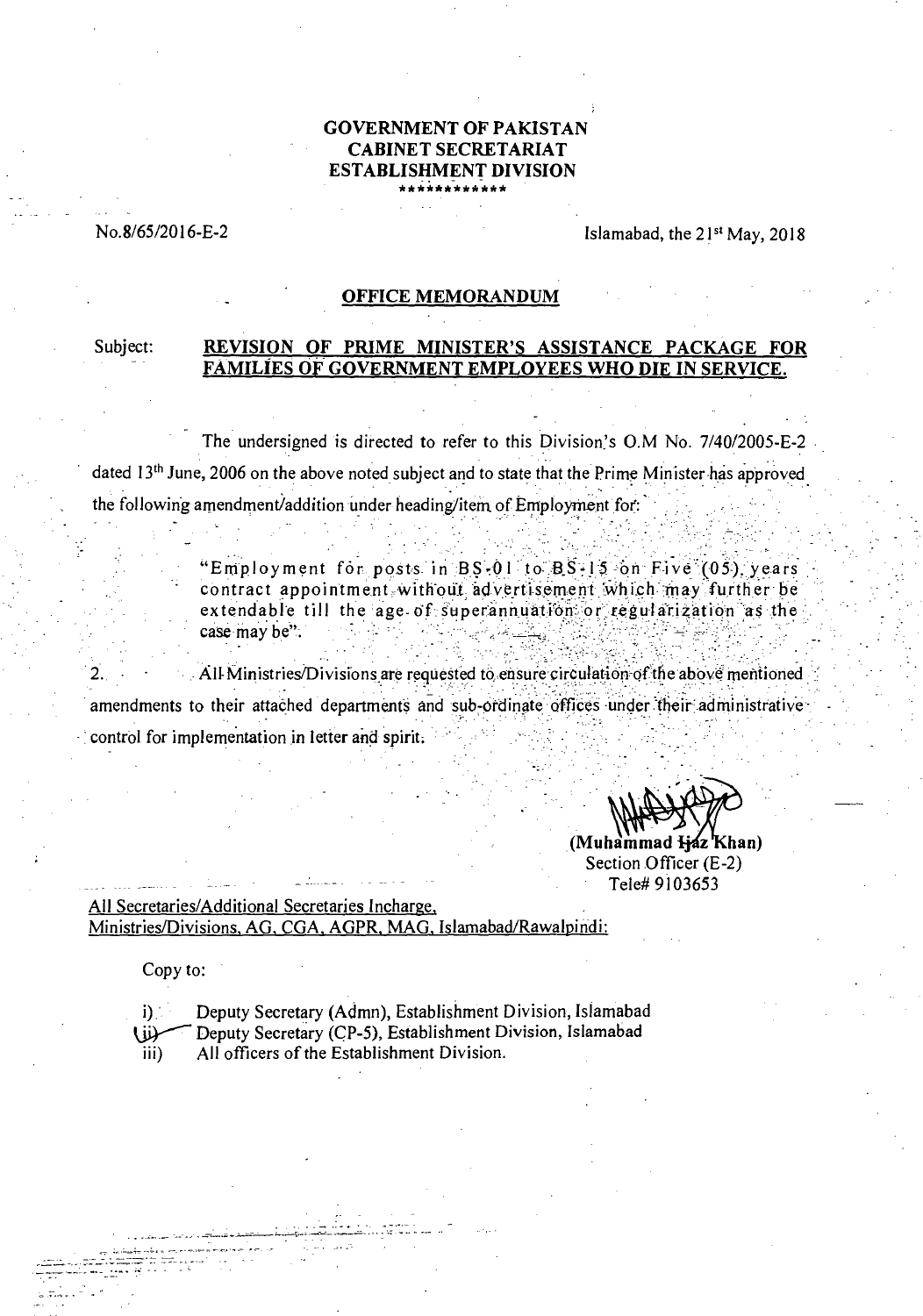#### GOVERNMENT OF PAKISTAN CABINET SECRETARIAT ESTABLISHMENT DIVISION \*\*\*\*\*\*\*\*\*

# No.8/13/2016-E-2 Islamabad, the 17<sup>th</sup> April, 2018

#### OFFICE MEMORANDUM

## Subject: **REVISION OF PRIME MINISTER'S ASSISTANCE PACKAGE FOR FAMILIES OF GOVERNMENT EMPLOYEES WHO DIE IN SERVICE**

The undersigned is directed to refer to the above noted subject and to state that the Prime Minister has approved that:-

*"The condition to apply for employment within one year under the Assistance Package as notified by the Establishment Division vide 0.M No.8/10/2000- CP-I dated 6<sup>th</sup> August, 2004 and O.M No. 4/1/2005-CP-I dated 13<sup>th</sup> April, 2005 is amended to the extent that: the widow/widower or a child of a civil servant who dies during service may be entitled to apply for contract appointment as per maximum age limit prescribed for Initial Appointment to Civil Posts (Relaxation of Upper Age Limit) Rules, 1993"* 

2. All Ministries/Divisions are requested to ensure circulation of the above mentioned amendments to their attached departments and sub-ordinate offices under their administrative control for implementation in letter and spirit.

 $(Muh\ddot{a}\dddot{m}\ddot{m}\ddot{a})$  Muham) Section Officer (E-2) Tele# 9103653

All Secretaries/Additional Secretaries Incharqe, Ministries/Divisions, AG, CGA, AG PR, MAG, Islamabad/Rawalpindi:

Copy to:

- i) Deputy Secretary (Admn), Establishment Division, Islamabad
- ii) Deputy Secretary (CP-5), Establishment Division, Islamabad

iii) All officers of the Establishment Division.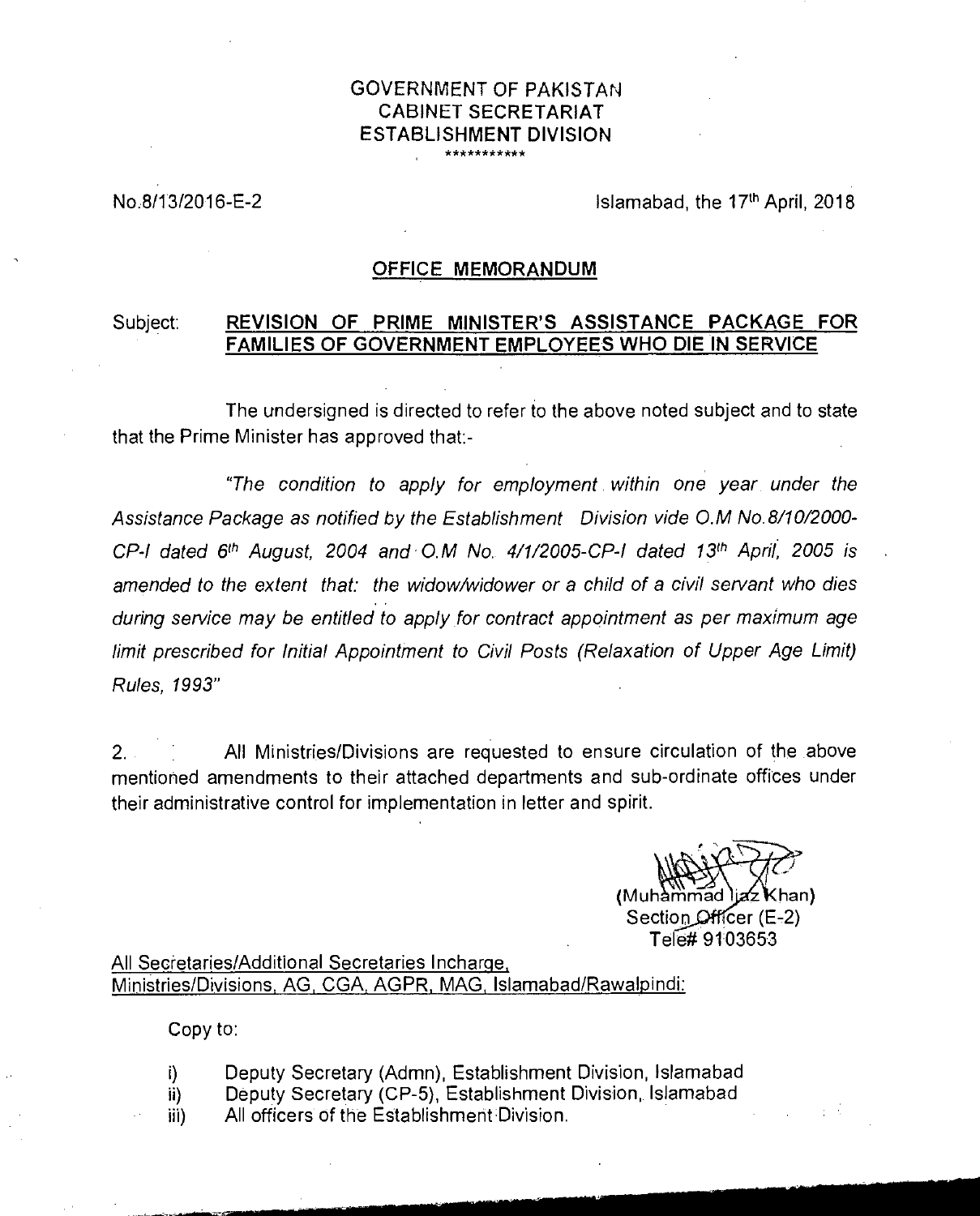# **GOVERNMENT OF PAKISTAN CABINET SECRETARIAT ESTABLISHMENT DIVISION**

No. 1/39/2013-E-2 (Pt) Islamabad, the Ist December, 2016

# **OFFICE MEMORANDUM**

# Subject: **REVISION OF ASSISTANCE PACKAGE FOR FAMILIES OF GOVERNMENT EMPLOYEES, WHO DIE IN SERVICE**

The undersigned is directed to refer to this Division's O.M of even number dated 3<sup>rd</sup> August, 2016 on the above noted subject. It is clarified that Federal Government employees who died during service w.e.f 01-07-2005 and survived by two or more widows and/or children from these widows, the families of such deceased Federal Government Servants, the right Of contract, appointment under the Assistance Package shall be decided on the same analogy/criteria as already notified by this Division vide O.M of even number dated 3<sup>rd</sup> August, -2016 as referred, above.

(Manzoor Ahmed) Section officer (E-2) Tele: 9103653

All Secretaries/Additional Secretaries In-charoe, Ministries/Divisions, AG, CGA, AGPR, MAG, Islamabad/Rawalpindi

Copy to:

i) Deputy Secretary (Admn), Establishment Division, Islamabad ii) • **Example 2** Establishment Division, Islamabad • Given the Secretary (CF-5), Establishment Division, Islamabad iii) All officers of the Establishment Division.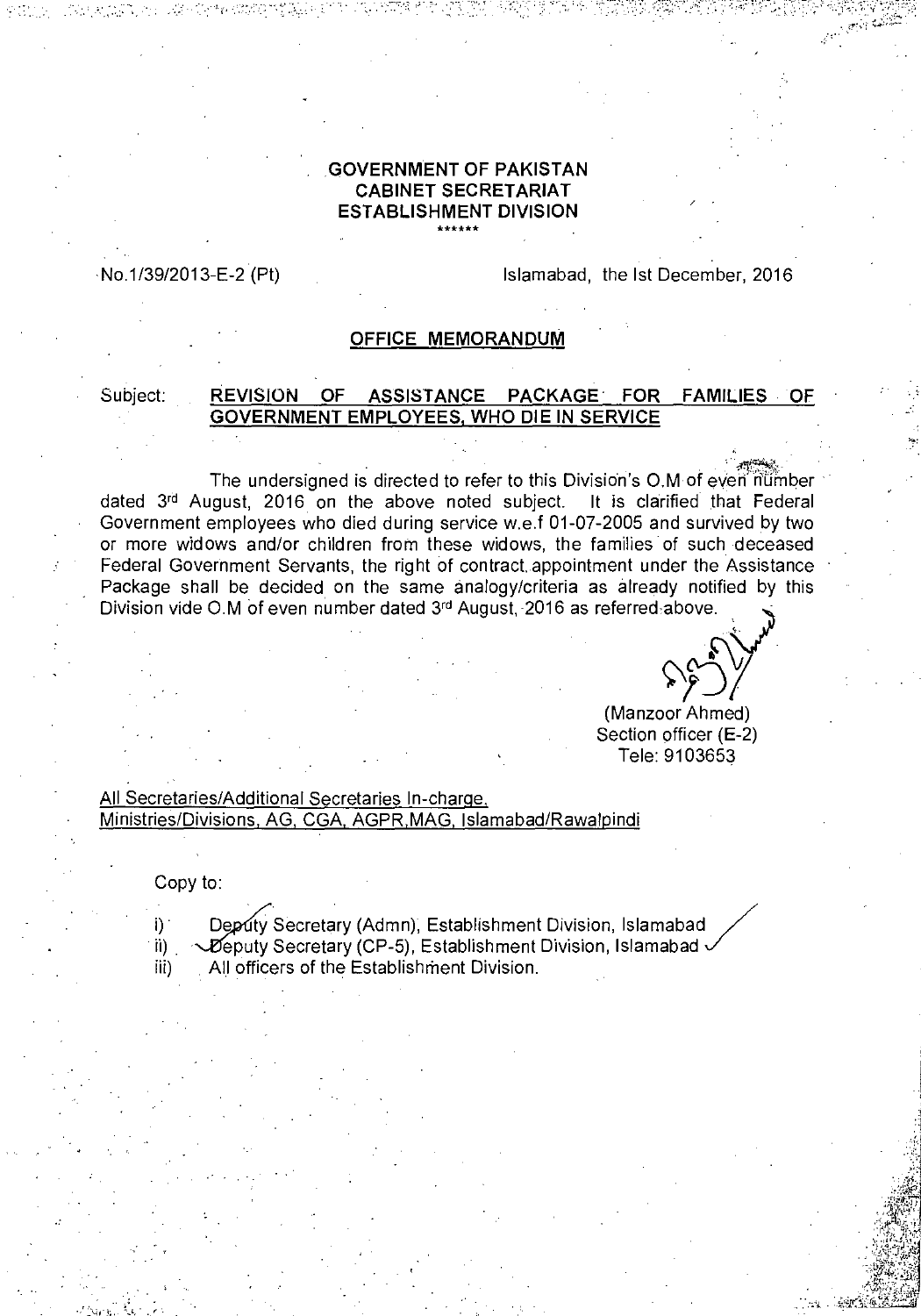# **GOVERNMENT OF PAKISTAN CABINET SECRETARIAT ESTABLISHMENT DIVISION**

No.8/65/2016-E-2 **Islamabad, the 9th September** 2016

#### **OFFICE MEMORANDUM**

# Subject: **REVISION OF PRIME MINISTER'S ASSISTANCE PACKAGE FOR FAMILIES OF GOVERNMENT EMPLOYEES WHO DIE IN SERVICE**

The undersigned is directed to refer to this Division's 0.M No. 8/10/2013- E-2 (Pt) dated 4th December, 2015 on the above noted subject and to state that the Prime Minister has approved the following amendment/addition under heading/item of Employment for:

> "Employment for posts in BS-01 to BS-15 on Five (05) years contract appointment without advertisement which may further be  $\Box$ extendable till the age of superannuation or regularization as the case may be".

2. All Ministries/Divisions are requested to ensure circulation of the above mentioned amendments to their attached departments and sub-ordinate offices under their administrative control for implementation in letter and spirit.

> **(Manzoor Ahmed)**  Section Officer (E-2) Tele# 9103653

i•

All Secretaries/Additional Secretaries Incharqe, Ministries/Divisions, AG, CGA, AGPR, MAG, Islamabad/Rawalpindi:

Copy to:

i) Deputy Secretary (Admn), Establishment Division, Islamabad ii) Deputy Secretary (CP-5), Establishment Division, Islamabad<br>iii) All officers of the Establishment Division. All officers of the Establishment Division.